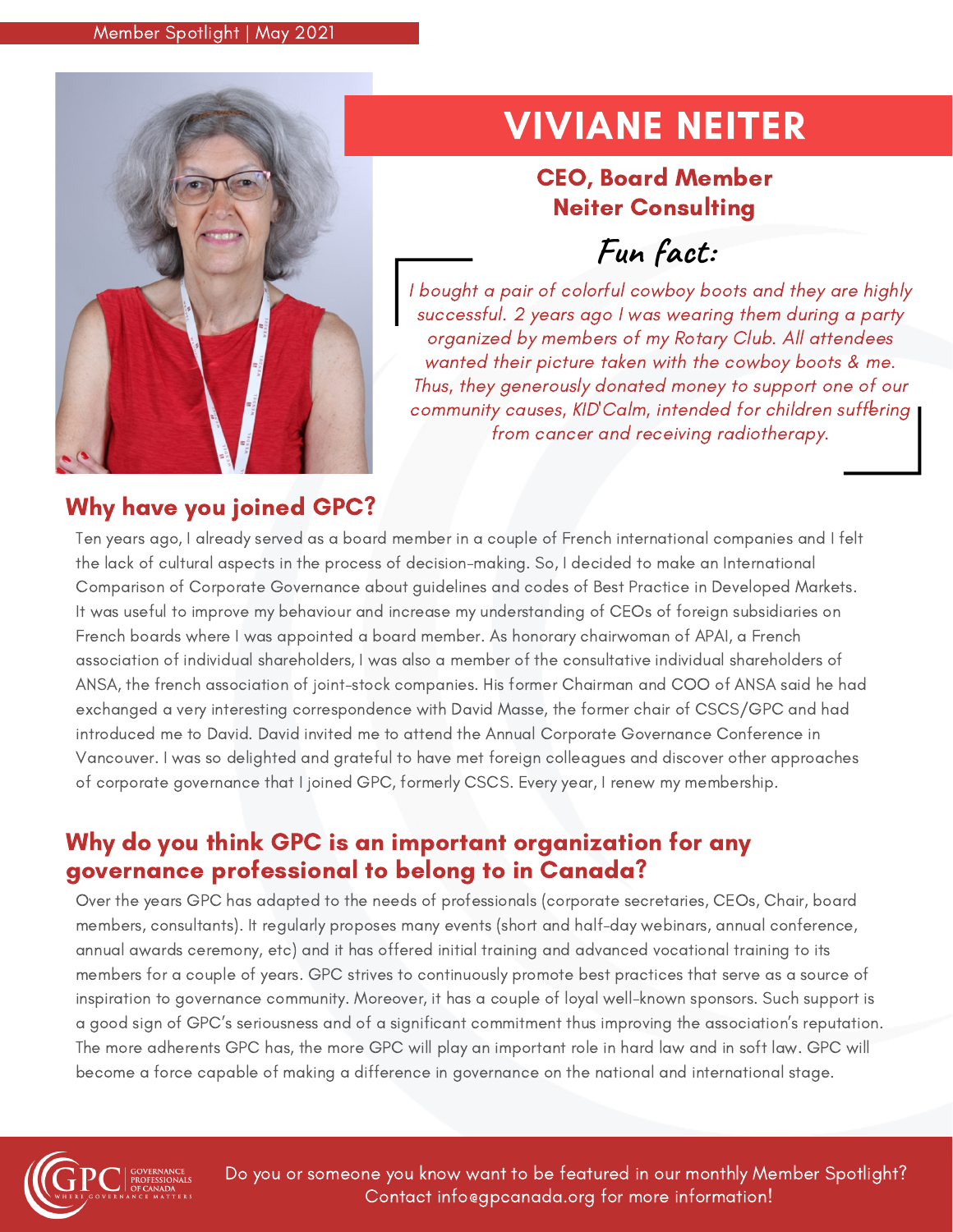## VIVIANE NEITER

### How did you get into governance and your current role?

Two years following the Enron scandal in 2001, I created my own consultancy firm to help both large and small companies (non-family and family business firms) in their relations with shareholders. At the same time, I also became a board member in a French listed company, which continues to be exciting and interesting. I had finally discovered my mission down here on Earth! Today, I'm a slasher in corporate governance: I advise listed and non listed companies, I teach corporate governance in several business schools and train future board members, and I'm the only French person who serves as a judge in an international competition of family business firms at UVM, Burlington, VT, USA. Last but not least, I serve as a board member in four French listed companies and I am Chair of the French subsidiary of a Irish company.

#### What does governance mean to you?

Governance is a topic more important than ever. It is the right balance between three powers (sovereign, executive and control) and it includes the importance of listening to stakeholders expectations in order to avoid conflicts of interests and improve the profitability of companies. It is also the foundation for economic sustainable growth and financial stability. It builds trust in our companies and in our civil society, builds social cohesion too and reduces risks. For that, it is based on the two pillars of hard and soft law. Good governance improves the process of decision making and includes duties from the board of directors.

## What is the most fulfilling part about your role in governance? What do you love most about your job?

As a board member, playing an active role in defining the strategy and remaining close to the core business is what I love about my job. I measure the confidence of shareholders who elected me. As a part-time teacher, passing on my knowledge in corporate governance is stimulating from a professional viewpoint. The chance to enable students and new generations also allows me to establish closer ties with my students and to guess their aspirations. As an advisor, helping my clients to improve their corporate governance is also very exciting.

### What do you believe is a key topic right now in the governance industry?

Transparency, trustbuilding mechanisms (and feedback is one of them) and purpose governance are key topics in the governance industry. That's why training is crucial to sensibilize & provide relevant KPI. So you create an atmosphere of trust between the sovereign power (shareholders), the executive power (top management team), the power of control or monitoring (boards) and stakeholders to share and distribute added value much more fairly than is the case.



Do you or someone you know want to be featured in our monthly Member Spotlight? Contact info@gpcanada.org for more information!